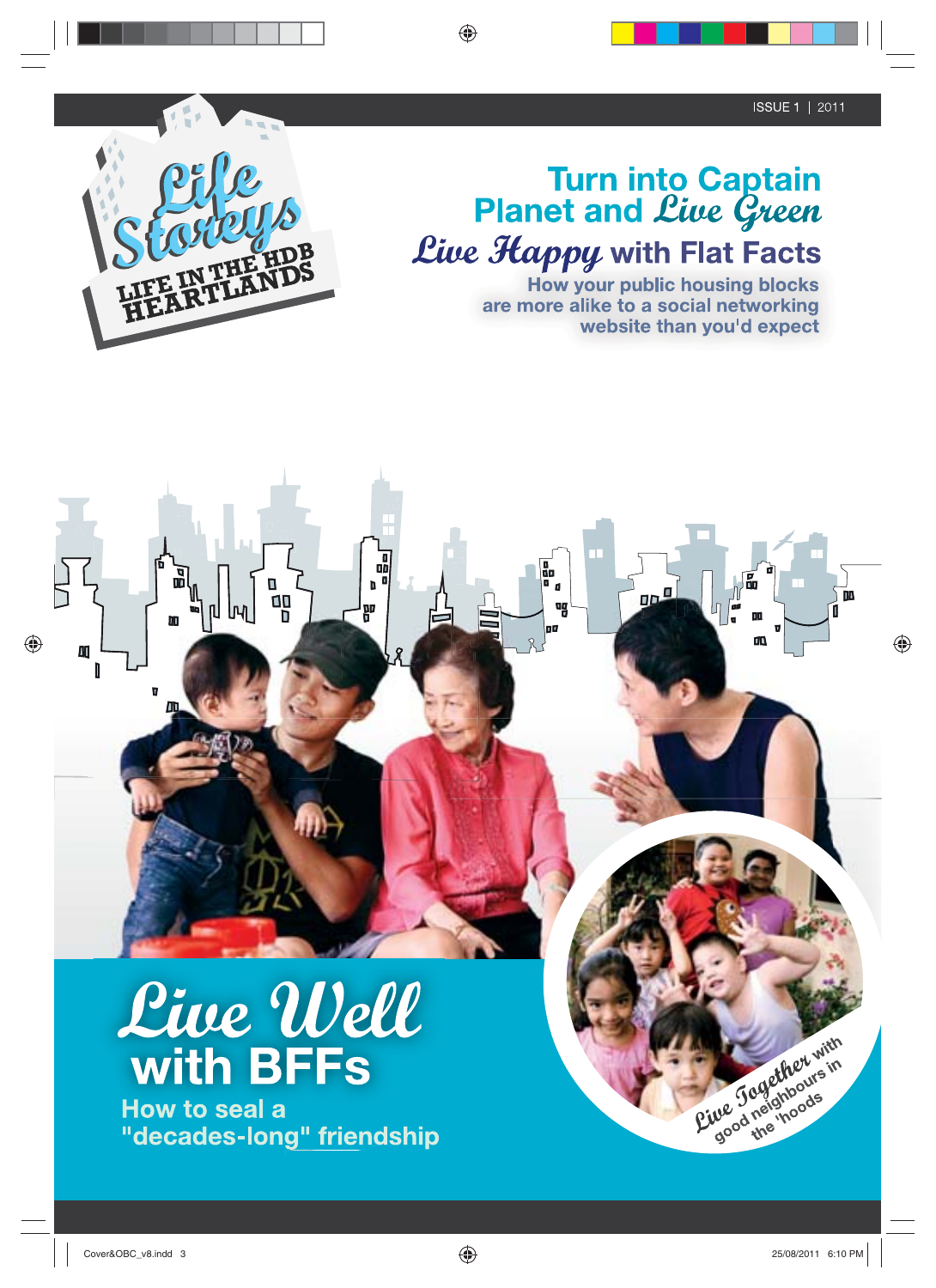### **(3 Live Together**

Tan Yu Yun, the 11 year-old winner of the new Student category for last year's Good Neighbour Award is one of the 17 who bagged awards for showing their care for the community, as well as for their artistic skills.



Ms Grace Fu, (former) Senior Minister of State for National Development and Education, presented the award to Tan Yu Yun

## **LOVE** Thy Neighbours

For many teenagers, going<br>to the library may seem like<br>a total snoozefest, but for<br>the past year Tap Yu Yup had to the library may seem like the past year, Tan Yu Yun had been spending an hour every weekend at the Bukit Panjang Community Library.

During those hours, she would coach a young boy whom she knows as Xiaomin, 8, in English language. Xiaomin and his mother had just landed in Singapore from China when he met Yu Yun and her mother at a neighbourhood tuition centre in 2009. As their mothers became fast friends, Yu Yun was roped in to help Xiaomin with his English homework.

"When we see neighbours in need, we should lend a helping hand," shares the Primary 5 student of Zhenghua Primary School, "We never know when we may need their help in return."

To honour individuals living in HDB estates who have made an impact on their neighbourhood, the Good Neighbour Award (GNA), launched on 26 April 2009, was presented for the second time by organisers Housing & Development Board (HDB) and People's Association (PA).

It was supported by Singapore Kindness Movement (SKM) and Singapore Press Holdings (SPH).

Yu Yun, who lives in Bangkit Road, is the recipient of the inaugural "Student" category of the Good Neighbour Award. She

**02**

received a \$200 voucher and a plaque.

Her nominator and schoolmate at Zhenghua Primary School, Ng Xin Lin, 11, says her friend has an impressive and really long list of community "good deeds" to her name.

"Every time we chat, Yu Yun will tell me about yet another interesting activity in her neighbourhood! I remember her telling me how she invents fun and educational games on a whim for the younger kids living around her."

"She would draw a shape on a piece of paper, show it to them before covering it up and ask them to guess which shape it was. It makes me want to play too! She is very kind, helpful and friendly. Her mother is very supportive of her efforts too."

Another first for the award is the HeartlanD Beat Art Competition which shares the theme of GNA 2010, "My Neighbour, My Friend, It Begins with Me." The competition aims to create greater awareness of good social behaviour in primary school students through art. The competition was so popular that it garnered 4,476 works of art!

Hoe Rye-is, a Primary 3 student at CHIJ Katong Primary School, took home the first prize for category A (lower primary).

"My painting shows how I celebrated the Mid-Autumn Festival this year with my



Hoe Rye-is (in red, back row) enjoys her time with her neighbours, some of whom have known her since their kindergarten days

classmate and neighbour, Nufayl. He's wearing a baju kurung because his family had just returned from Hari Raya visits. My other neighbours, William and Tara, celebrated with us, too. We may be of different races but we celebrate all festivals and have fun together!" says Rye-is excitedly.

Neo Hui-Lyn, a Primary 4 student at St Anthony's Canossian Primary School, won top honours for category B (upper primary). "I painted a picture of my neighbours because I see them every day after school. In my painting, I'm saying hello to them happily. One of them is my good friend, Maslinah, 10, with her younger sister, Siti, 5. To me, good neighbours are people who help one another and keep our neighbourhood clean," says Hui-Lyn.

Kurumbian Vengadasalam, 56,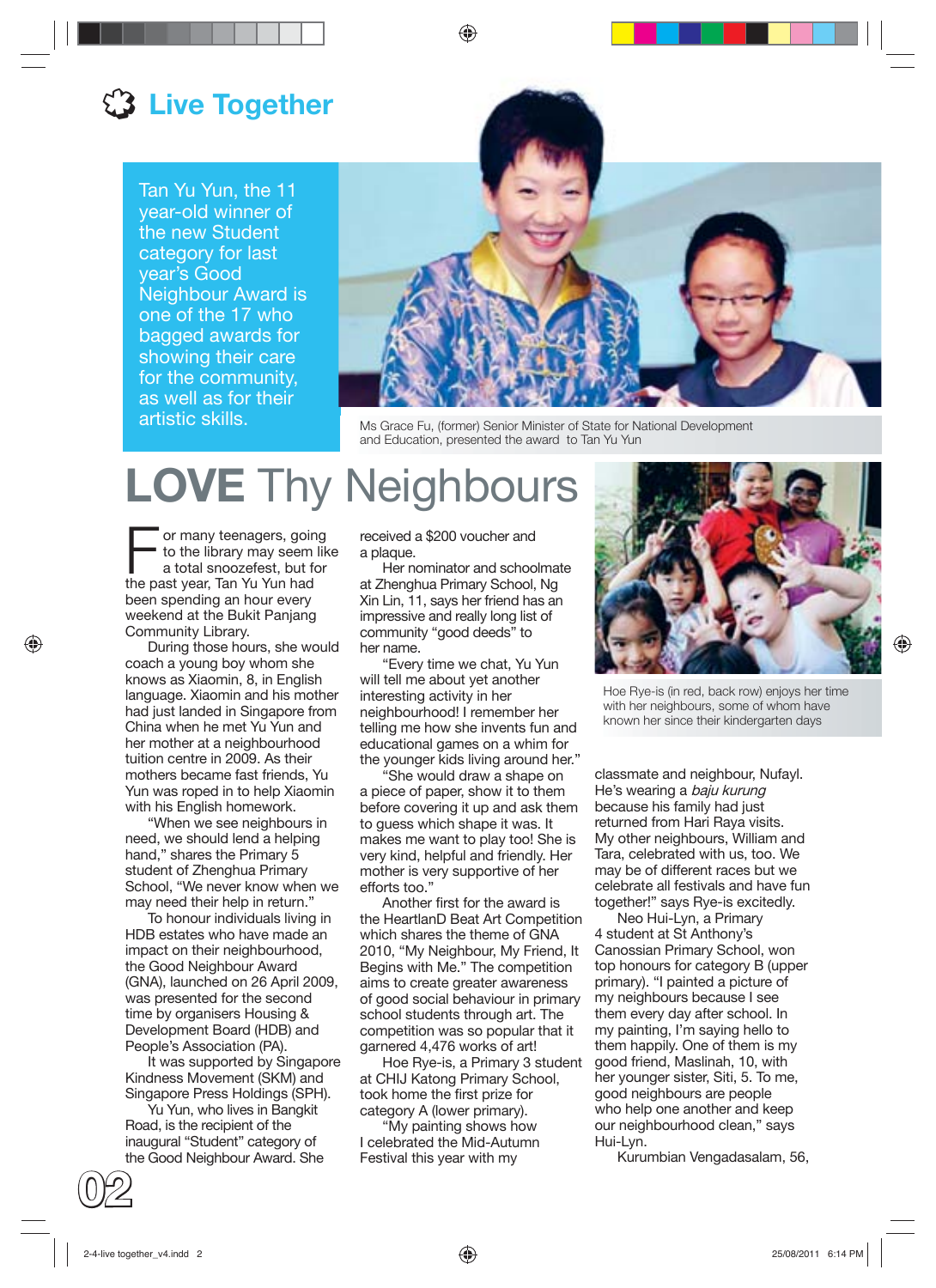



Neo Hui-Lyn is a budding artist who gets her inspiration from her neighbourhood



Kurumbian Vengadasalam (left) with Meyyappan Thirunavukkarasu who nominated him

is a national recipient of the GNA 2010 (open category). Blessed with a green thumb and a heart of gold, he is the man behind the community garden at Serangoon North Avenue 3, where a collection of different plants basks in the sunshine.

Many children often stop to admire and learn about the various plants, which include banana, papaya, tapioca and jasmine. This remarkable landscape is the perfect educational zone for both young and old.

Besides the community garden, Kurumbian can always be found assisting with the floor and block parties at the block he resides in. He has been living in Serangoon North for 15 years now.

"I'm very happy to have won this award. I'll continue to do more for our neighbours and friends to provide a better environment for our future and for the children here," says Kurumbian, who received a \$500 voucher and a plaque for his community spirit.

**Know a good neighbour? Nominate him/her for the Good Neighbour Award 2011. Nomination forms are available at HDB Branch Offi ces, Community Clubs and Residents' Committee Centres or visit www. hdb.gov.sg/heartlandbeat**

*Don't know where to have fun in your neighbourhood? HeartlanD Beat (www. hdb.gov.sg/heartlandbeat) will point you in the right direction! The one-stop portal showcases all the fun and meaningful community events and parties happening right in your neighbourhood. Find information that you need in a matter of clicks. Fun e-games are available for your enjoyment too.*

#### **WHAT MAKES GOOD NEIGHBOURLY BEHAVIOUR? WE ASK AROUND THE 'HOODS**

<sup>1</sup>"Small acts such as<br>
reminding neighbour<br>
remove their laundry<br>
it reing ar watering their reminding neighbours to remove their laundry when it rains or watering their plants when they are away, and maybe even sharing dishes when we cook!" – **Muhammad Firdaus, 20, Toa Payoh (Lorong 5)**

**2**"My neighbour is a good example. When it rains, she walks over to my flat to alert my maid. She also never fails to pass us some of her yummy cookies and cakes whenever she bakes!" – **Fann Sim, 20, Woodlands Ave 6**

<sup>"My</sup> neighbours come"<br>
over to chit chat over f<br>
sometimes. It's all abo over to chit chat over food sometimes. It's all about listening to one another like old friends do." – **Grace Lee, 49, Sengkang Rivervale St**

<sup>"</sup>Someone who bothers to<br>
buy a souvenir back from<br>
her vacation overseas – my<br>
painthour can birt Lbuy a souvenir back from neighbour once got me a shirt from China. It was very thoughtful and caring of her." – **Khoo Siang Ho, 71, Jalan Bukit Merah**

**5** "Chatty, friendly and<br>
sociable people make go<br>
the compony."<br> **All about the compony."** sociable people make good the company." – **Anthony S/O Jonanthan Dorai, 20, Ang Mo Kio Ave 6**

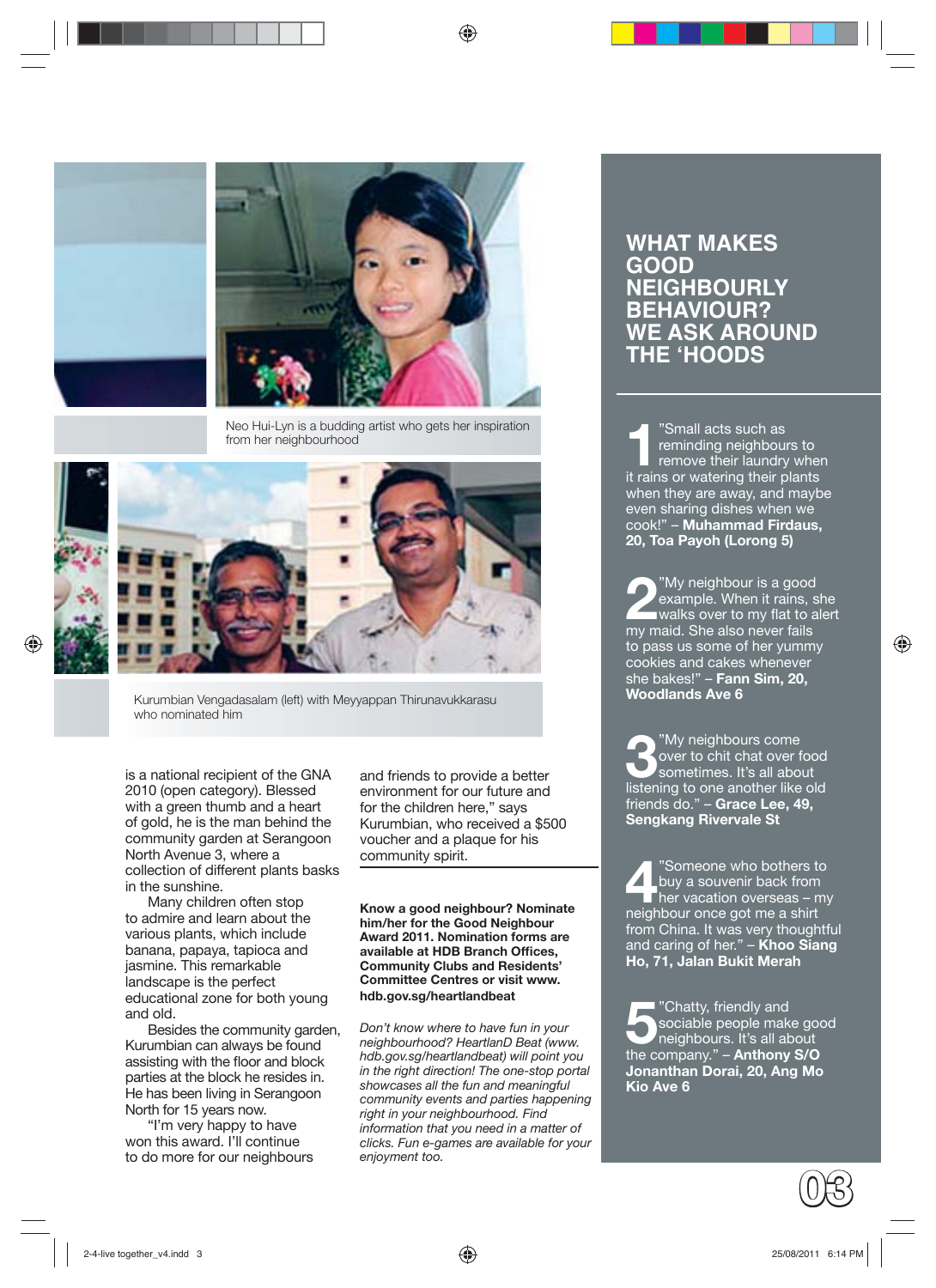### **13 Live Together**



Madam Sarina (centre) at the Fernvale Court Welcome Party last year

here is nothing like a party, especially one that allows you to get to know your neighbours in a casual, friendly atmosphere.

After all, these are the people you are going to be living next to for a good many years to come, and there is nothing like having someone you can turn to should the need arise, big or small.

Welcome Parties — organised by the HDB since 2006 — are a godsend for those who like to make new friends but are too shy to make the first move.

Let's face it, that means most of us!

Besides new flat owners. Welcome Parties are also attended by Advisers, grassroots leaders and HDB staff, so there is no better opportunity than this to meet the people you will definitely be interacting with in the future.

The new home owners of Fernvale Court met at one such party last year. As they enjoyed the Taekwondo performances and carnival games, two neighbours found out they knew more about each other than they realised.

#### **MADAM SARINA NORDIN, 28 PERSONAL ASSISTANT TO A GENERAL PRACTITIONER**

"Not knowing anyone in the estate when my husband and I moved in around July last year, we thought attending the Welcome Party would be a good chance to meet other new residents.

I participated in a Know-Your-Neighbour contest during the party with Shufang, another new resident I got to know during trips to the nearby NTUC supermarket. We had a lot of fun and won NTUC vouchers each – the first prize!

We're both mothers of four-year-old girls and bonded through our experiences. We also meet whenever we bring our kids to the playground during the weekend. I was surprised at how much Shufang remembered of me from our previous conversations, even details like my unit number, and where I used to stay.

It's an event I'd encourage all new residents to participate in. When you make friends with your neighbours, the entire estate becomes a community you can depend on.

For example, there's an elderly couple who lives across from our unit. They went out together one day but got separated. The husband came back first, but didn't have the house keys, so he sat outside the lift landing to wait for his wife.

I saw him sitting there when I walked out to throw away my trash and because his legs are weak from old age, I invited him into our flat to rest. His wife came home with the keys after an hour and a half. This is why it's important to know your neighbours – just so that you can lend them a helping hand whenever you can.

It's this mentality that I picked up from my mother when I was staying in Chai Chee. The neighbourhood was one big family where everyone knew one another. If you needed someone

Ain't no party like a block party! Sarina Nordin tells us there's no better way to know your neighbours than through a party.



Madam Sarina opens her door – and heart – to her neighbours

to look after your kids while you attended to something urgent, you wouldn't have to think twice about asking someone next door for help. My mum looked after my neighbours' kids all the time sometimes they'd even sleep over.

Sure, the kampung spirit is definitely not the same today because of a faster pace of life. But if you're faced with an emergency, the people that you can rely on for immediate help won't be your parents or the authorities; it will be your neighbours!"

#### **FUN FACTS**

Did you know that...

- **1**Fifteen Welcome Parties have been held since Sep 2009
- **2** The most recent ones at Strathmore Avenue and Ka Ching achieved the highest Strathmore Avenue and Kang participation rates so far

**3** Tanjong Pagar Town Council's<br>5-year Masterplan was reveale<br>at the Strathmore Avenue even 5-year Masterplan was revealed at the Strathmore Avenue event

At Kang Ching Welcome Party,<br>more than 50 percent found that<br>the activities during the party more than 50 percent found that the activities during the party provided opportunities for them to interact with their neighbours

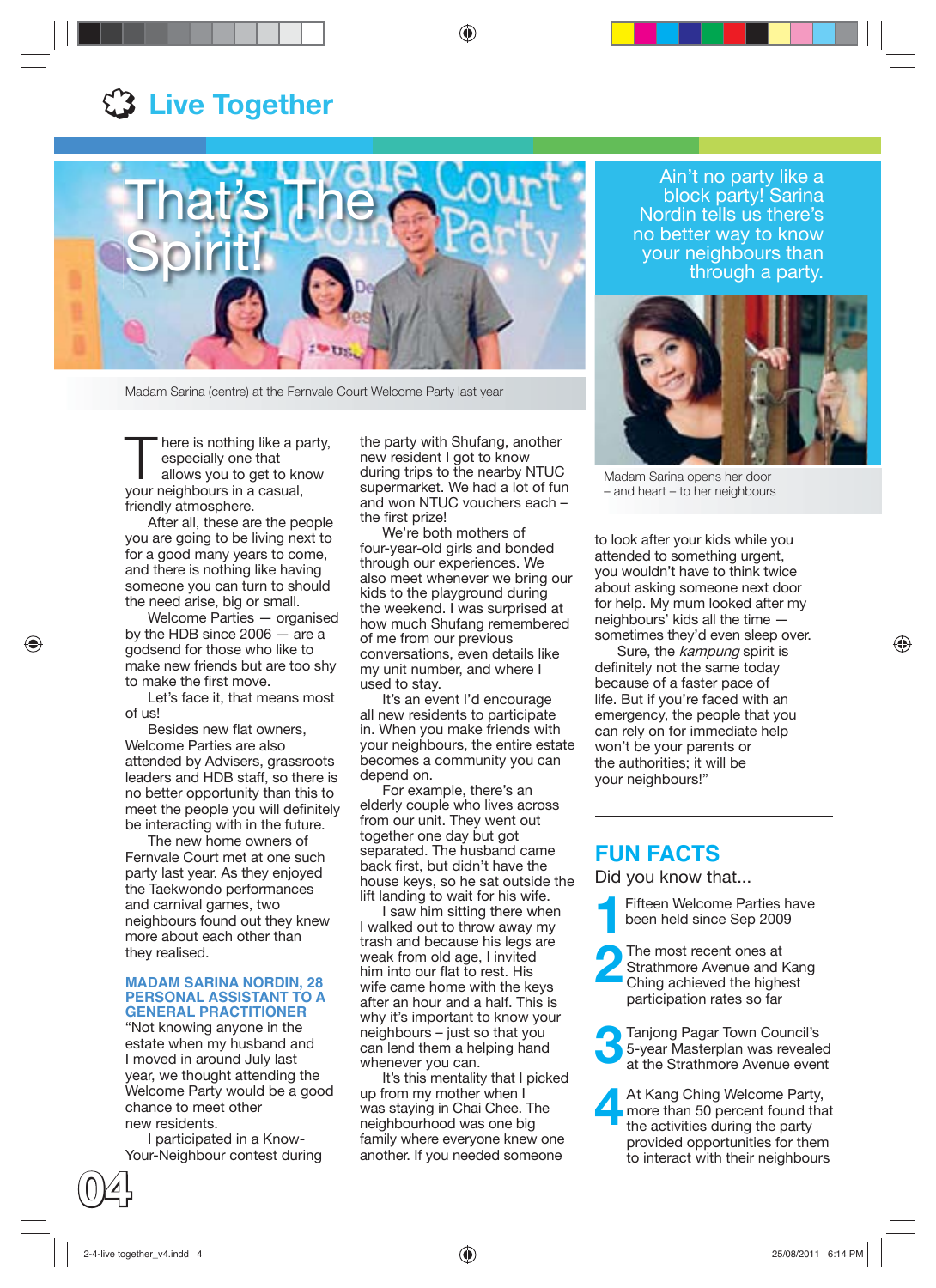## **Live Well**

From bonding over boredom to double dating, neighbours Suhana and Iman let Life Storeys in on how their friendship blossomed.

Hyder, Iman, Suhana and Fadhil bonding over a board game on a weekend 'double date'

## **BFFS-**Bonding Through Food Finds

ood food brings people together and this is especially true for neighbours Suhana Ab, 29, and Iman Harharah, 27.

Almost two years ago on a Saturday night, a neighbourly friendship was ignited when the queue at the popular Haji Radi Indonesian Satay stall at the famous Old Airport Road Food Centre and Shopping Mall was exceptionally long.

Suhana and Iman, who were bored with the wait, started chatting about how the tantalising-smelling satay would be smoked to perfection and well worth the wait. The young women hit it off straight away.

These days, Suhana and her husband, Fadhil Abdat, 29, often hang out with Iman and her husband Hyder Aljunied, 28, at each other's place. The two women often bump into each other at the satay stall as well as during evening strolls in the neighbourhood with their husbands.

As it turned out, the men also hit it off well. The couples regularly chill out at each other's flat as they live just a block apart. They like playing games on the Wii or card games like Monopoly Deal at Suhana's place and

PlayStation games at Iman's.

During her first visit, Suhana brought her home-baked cookies and soya beancurd from Ho Hup, a popular stall in the food centre near their place. Now, the practice has become routine, with Iman bringing her homecooked food to Suhana's as well. Recently, Suhana found a good shepherd's pie recipe and promptly baked a batch up for their usual 'double date'. In turn, Iman welcomed her quests with a simple but delicious dish of aglio olio pasta.

Apart from food, Suhana also tips Iman off about the products and services with the best value in the vicinity. One tip she gave to Iman was the tailor on the second level of the food centre.

"They are good and their alterations come cheap! I like to share little things like that with Iman. We've become such close friends. We've started going out to the movies and even to parties together as we can double-date," says Suhana; a testament that their friendship has evolved beyond the realm of sharing food.



Iman and Suhana share home-cooked food and shopping tips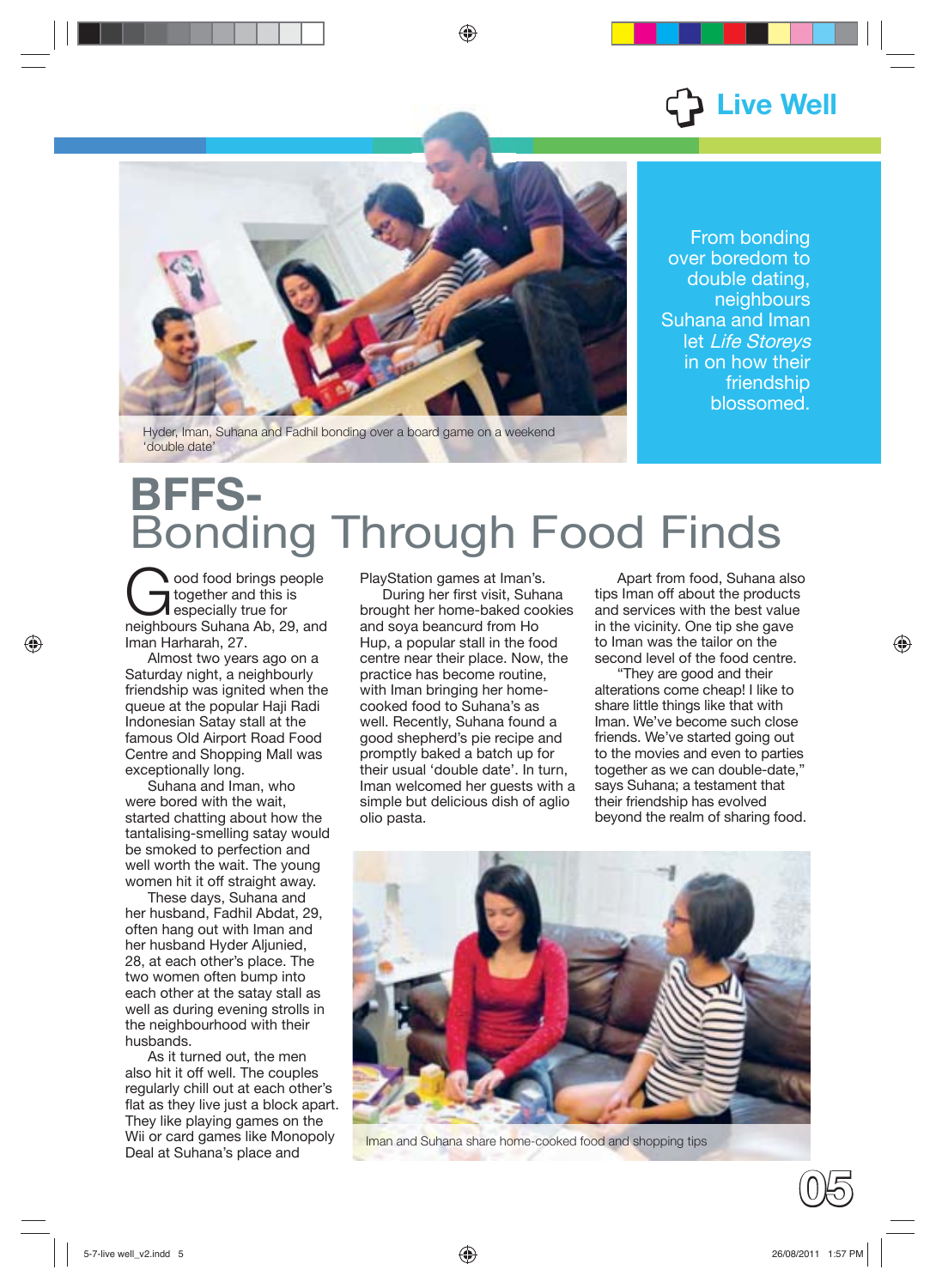## +**Live Well**

#### **HERE'S HOW YOU SEAL A "DECADES-LONG" FRIENDSHIP -**  OVER BAK KWA AND CHICKEN RICE



Wen Shiun, who used to be taken care of by Lim Lay Bee (centre), on a Chinese New Year visit with his mother, Helen Teo (right)

Do you treat your neighbours the same way you treat your family? Helen Teo definitely does. Helen, 45, and Lim Lay Bee, 72, have known each other for over two decades as they live in the same block of flats.

The latter used to babysit the former's two sons, who are now 16 and 21. Lay Bee, a widow who has suffered from stroke twice, is now living alone with a domestic helper as her four children are living on their own.

So Helen's husband, Chor Jin, frequently buys extra food especially Lay Bee's favourite chicken rice from Kim San Leng coffeeshop at Bishan— and delivers it to Lay Bee's flat. They have become as close as a family.

Lay Bee will always return the favour come Chinese New Year. She swears by the Chinese New Year cookies sold at a stall in the wet market of Toa Payoh Lorong 8. Even though she has moved to Bishan for 22 years now, the 72 year-old still hops into a taxi and heads for Toa Payoh to pick up the goodies every year.

For years now, Lay Bee always checks on Helen's preferences before she orders her annual lot of CNY cookies, just so she can help Helen place her order before stocks run out.

"My daughter always orders bak kwa from Kim Hwa Guan at Toa Payoh. So every year, I order a box just for Helen so her boys can have them, too," says Lay Bee.

#### THEY LIKE

- **Ming Kee Chicken Rice** Porridge, #01-522, Kim San Leng Food Centre, Block 511, Bishan, Street 13
- Kim Hwa Guan #02-40, Toa Payoh West Market and Food Court, Block 127, Lorong 1
- Ho Hup Soya Bean, #01-162, Old Airport Road Food Centre and Shopping Mall
- Haji Radi Indonesian Satay, #01- 46, Old Airport Road Food Centre and Shopping Mall, Block 51, Old Airport Road

During birthdays, the two closely-knit families come together to celebrate the occasion. The simple act of sharing and giving food definitely does wonders in bringing families together!

As the members of Admiralty's Garden of Happiness will happily tell you, the best harvest you can get is friendship.

ike clockwork at six every morning, 61 year-old Madam Chen Yen Inn turns up at the modest garden square in front of Block 684C at Woodlands Drive 62.

She gets to "work", picking up fallen leaves, picking off bugs and generally fussing over the plants. As dawn breaks, a



From Left: Shirley, Kok Liang, Madam Teng, Madam Chen

steady stream of neighbourhood residents join her, chatting merrily as they bustle about.

Aptly named the "Garden of Happiness", the garden — which spans about half the size of a basketball court — is an idea conceived by Dr Mohamad Maliki Bin Osman, then Adviser to Sembawang GRC. He mooted it

in early 2010.

He suggested starting an interest group for gardening enthusiasts, while creating bonding opportunities for the different ethnic groups within the Admiralty Zone 5 area. On 14 November 2010, the Garden of Happiness was officially opened under the Housing &

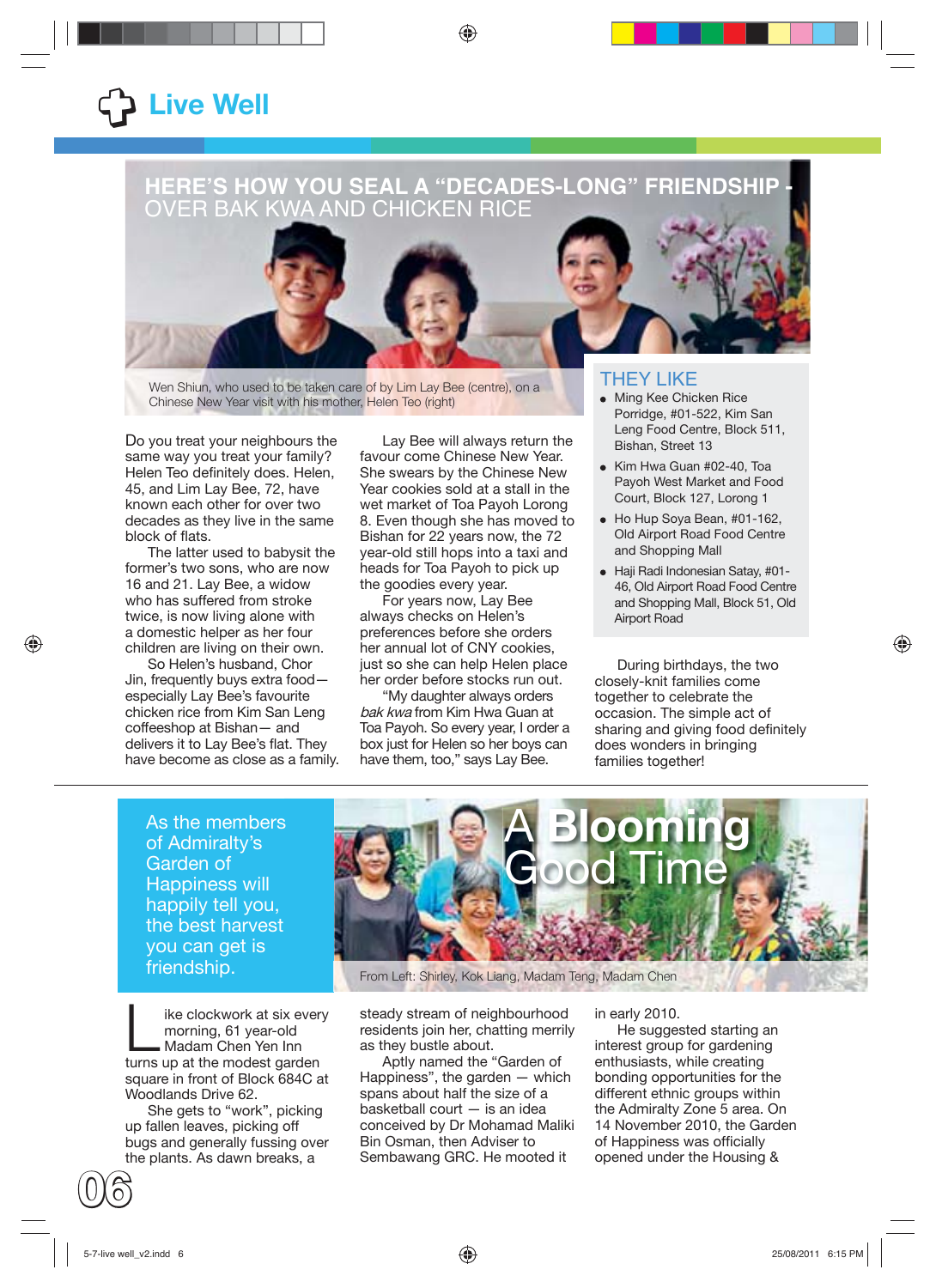Development Board's Community in Bloom – *in the Heartlands* programme, with strong support from the Admiralty Zone 5 RC, National Environment Agency, National Parks Board and Sembawang Town Council.

And in the span of nearly a year since planting began in May 2010, friendships have definitely bloomed.

Shirley Goh, Mdm Chen's 43 year-old daughter, who has been designated "head" of the garden, says, "Many neighbours now drop by our house looking for my mother. Many who were once strangers are now friends simply because of our shared love for gardening!"

#### **Working Hand In Hand**

Planting and landscaping tips were offered by National Parks Board, and the first set of concrete tiles for the entrance pathway was given by the Sembawang Town Council. Shirley – a beauty therapist by day – then got together with the gardening club members to brainstorm for economical and eco-friendly ways to complete the garden setup.

"Other than buying soil and the occasional species of rare flower or plant, everything else is 100 percent recycled," says Shirley's younger brother, 41 year-old Kok Liang, who works as an assistant to a lecturer at the National Institute of Education.

For instance, the flowers lining the entrance are planted in leftover PVC water pipes from construction sites. A resting bench at one corner was donated by a friend (who has since moved out of the neighbourhood) while discarded bamboo poles and parts of old baby cots are now makeshift fences for climbing plants.

It also helps that 67 year-old Mdm Teng Jing Lan, a member, works as a cleaning lady for some of the blocks in the area.

"If a flat is undergoing renovation, I will look out for disposed mosaic tiles to use as pathways for our garden," she says, proudly adding that old water features she salvaged have found a new lease of life in the garden.

There are nearly 80 species of plants and flowers – including papayas, Japanese cucumbers, eggplants, carrots, roses and sunflowers. New varieties will keep coming in, because "neighbours will transfer their dying plants and flowers to our garden – especially during the Chinese New Year period – and then take them back after they start blooming!"says Mdm Teng, with a laugh.

#### **Reaping A Friendship Harvest**

Shirley knows that she can count on the 30-plus members – including regulars and those who come whenever they can.

Once, they learned that the drainage systems (in the vicinity) were to be renovated, which meant that the stone tiles covering drains would be discarded.

"So forming a human assembly line, we carried the tiles, washed the dirt off them and laid them as pathways for our garden."

Bonding over a common love for nature has resulted in Shirley and her family — as with the other members — forming closeknit relationships with fellow gardeners of various races.

Members gather for delicious multi-cultural potluck sessions and plans are also underway to organise a makan session which will see delectable dishes cooked with plants grown in their Garden Of Happiness.

Adds Kok Liang, "Once, I overheard a parent telling her child 'See? Lady's Fingers are leaning plants that grow upwards and need support from those bamboo poles.'



Two of the many plant species you'll find in the Garden of Happiness

"There's a wealth of knowledge that the elderly can impart to our younger generation. That's why we hope to start an interest group for parents and their kids to plant together too." Passion is what keeps the garden blooming.

Shirley adds, "Our hope is to create an environment for neighbours to interact with one another and bring about harmony in the community. That way, any dispute can be put aside or settled once they step into this little garden paradise."

#### **SOW SEEDS OF LOVE**

Got a green thumb? Use your gardening skills to grow stronger bonds with your neighbours.

**1**Make a greeting card for them out of a dried, pressed leaf

**2** Grow a flower for a special occasion. For example, daisies for a fifth wedding anniversary

**3** Offer to water their plants when they are away

**4** Organise an educational tour of the community garden

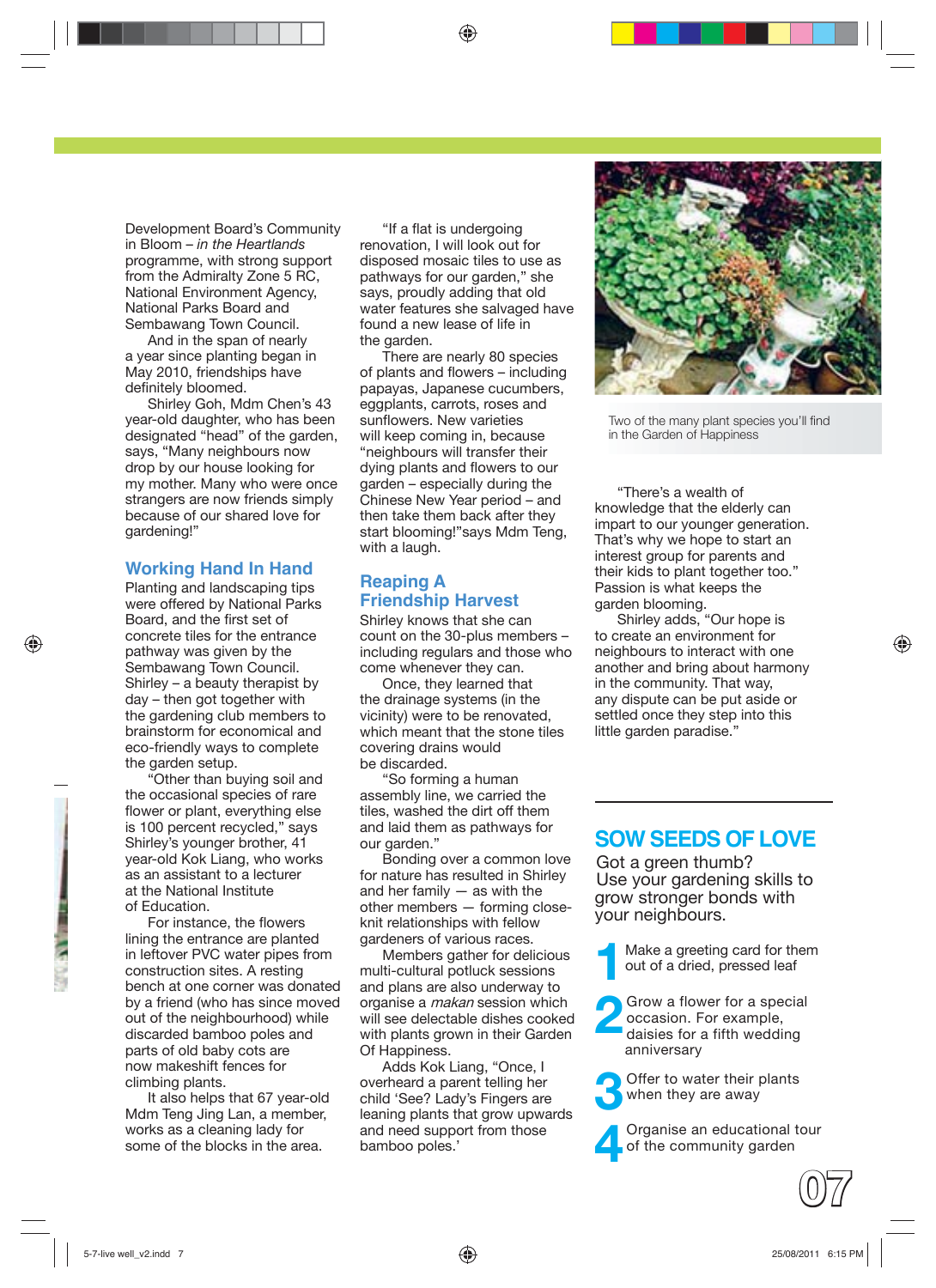## 8 $\bigcirc$  Live Happy

Forget the Internet open your door and you'll find a whole community waiting at your doorstep.

Communities like<br>
Facebook and Twitter<br>
are popular avenues to Facebook and Twitter connect with and to meet people. Step outside though, and you might find your precinct  $- a$ cluster of public housing blocks arranged as a single unit – more alike to a social networking website than you would expect.

#### **Network Expansion**

Take our communal void deck for example. It may look like just another empty space, but it's known to bring people together through weddings celebrations and birthday parties. Neighbours also gather at night markets also known as pasar malams – almost similar to how we "gather" on Facebook to challenge and interact with our friends through gaming communities such as Bejeweled Blitz and Farmville.

Remember hearing stories of people finding true love online after wandering into a chat room to strike up a random conversation? For Denise Pinto, a void deck encounter in Bishan was comparable. "Five years ago, I bumped into my neighbour who was hanging out at a table at my void deck on the way home," the 27 year-old marketing coordinator says. "I went over to say hi, and was introduced to a cute friend he was with.

"We hit it off, exchanged numbers, and you could say the rest was history."

#### **The Latest Buzz**

Log into Twitter, and you'll get all sorts of updates and news from the people and friends you follow. Serangoon resident Julie Susanto "logs in" at least once a day. The only difference? Her information



 $E$   $E$  $-1.5$  $00$ 鳥類  $\alpha$ en en en

 $\Box$ 

 $\alpha$ 

日日

TTA:

"I always bump into other housewives going to and from the market for groceries in the mornings," says Julie.

"What is normally a 20-minute trip can stretch to over an hour when we trade stories. You'd be surprised at how much goes on behind closed doors around here."

One story the 59 year-old housewife lets on would definitely have been a trending topic on Twitter: "There's a neighbour who's colour-blind," says Julie. "Because of this, his wife helps him pick out and match his work clothes.

"We'll know exactly when they've had an argument just by looking at his clothes. The colour selection of his attire will be mismatched and really gaudy – we once saw him in a pink shirt and brown pants!"

#### **Join Our Group**

Gossip aside, other precinct facilities can be likened to social networking tools as well. Facebook groups are created to provide like-minded people with a place to congregate regularly. The pavilion shelter in Punggol Park acts just like a Facebook group for Jason Wee.

"Growing up, it [the pavilion shelter] was where my secondary school mates and I would always hang out, whether it was after a football game, or just to pass the time," says the 20 year-old polytechnic student. "Now that we're in different schools and courses, we still get together there every weekend to catch up over a game of football."

**Step up,**

 $3^{186}$ 

**CALLAS** 

anas fet.

**A. HELP** 

**Reach** 

**Out** 

Tampines resident Lee Han Ming found two new friends at the drop-off porch of his block. "I take a taxi to work at the Changi Business Park every morning, and it's rather pricey (\$7.50) with the peak hour surcharge," says the 28 year-old IT engineer.

"But back in November 2009, I started a conversation with two other neighbours waiting for a cab at the porch, and found out that they work at Changi Business Park as well. We've been meeting almost every morning since and sharing the cab fare three ways definitely helps to ease the burden on our wallets!"

Whether it's making new friends, finding out the latest happenings, or even discovering a great bargain deal, consider how your precinct facilities offer options as fun as the online ones. The next time you decide to camp in front of your computer, just remember – there's a world just as big outside.

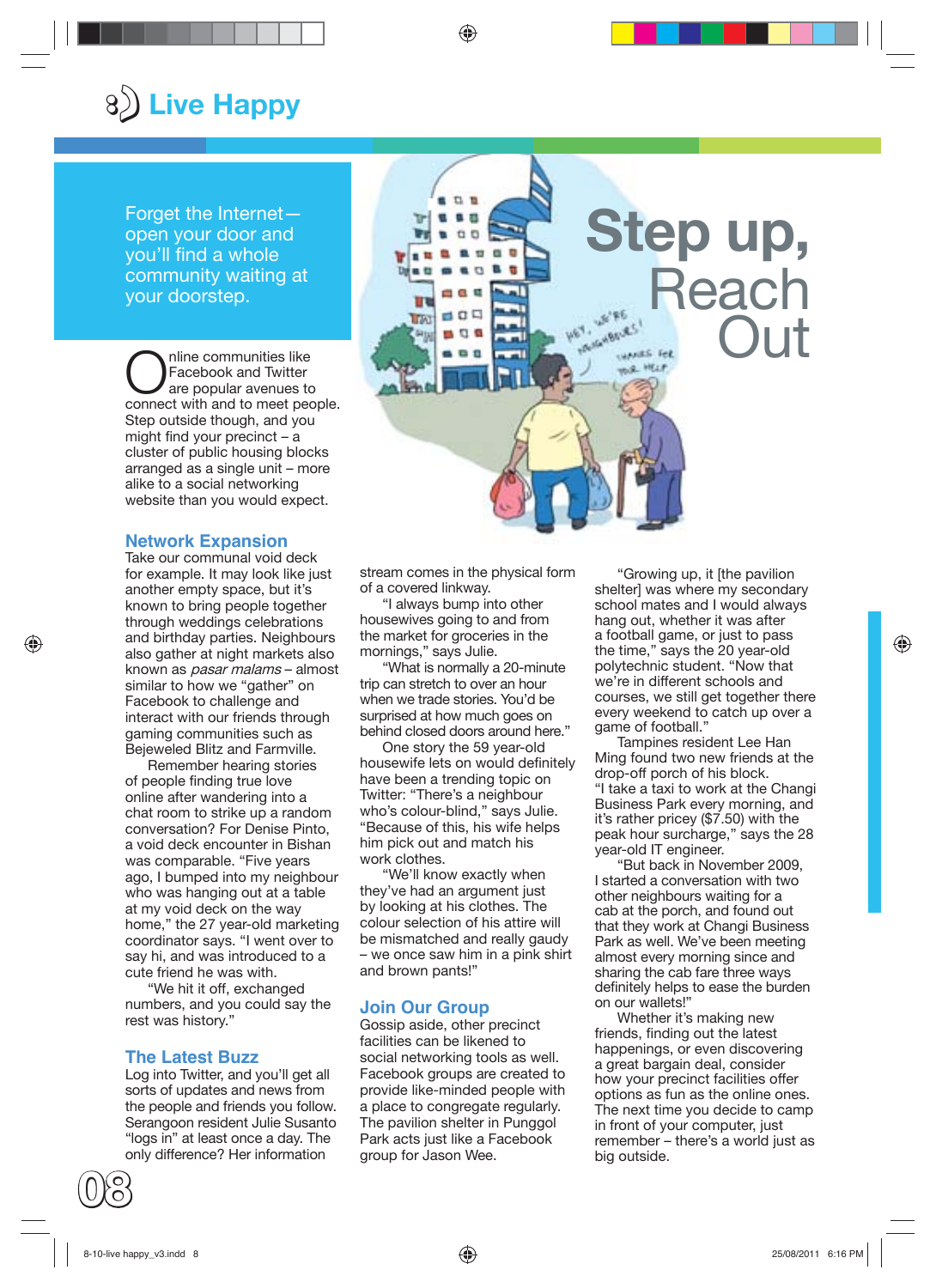### **STAY CONNECTED**

If you have a query, chances are someone out there has an answer for you. Here are four sites to check out

#### **1HEARTLAND BUZZ**<br>URL: heartlandbuzz<br>gov.sg **URL: heartlandbuzz.hdb. gov.sg**

What does it take to be a better neighbour? Want to know which educational outreach programme to enrol your child in? This online community for HDB residents helps answer these questions and more. There are also shopping guides to malls, games for the kids, and an events calendar that lets you know what HDB has in store for you.

**2 MYHOMETOWN.SG**<br> **2 URL: www.myhometown.**<br>
This site, set up by some **URL: www.myhometown.sg**  homeowners to recreate the

kampung spirit of old, divvies up the forum threads by all 28 postal districts – with subcategories like "Food" and "Schools" – for easy reading. There is also a lively forum.

**3 SG-HOUSE.COM URL: www.sg-house.com**  Whether it is a dream flat or a temporary rental you are after, SG-House.com will help to narrow down your search. Hunt for a home within your desired price range, size and district, or look through categories like "HDB for Sale".

#### **4 RENOTALK.COM**<br>**4 URL:** www.renota **URL: www.renotalk.com/ forum**

Thinking of dressing up your flat differently, but not sure how to start? Check out this renovation-based community. Discover the do's and don'ts when it comes to giving your place a makeover under "Housing Rules, Policies and Procedures", or find an affordable package in "Renovation Firms and Services".

Come together and celebrate HDB's town planning efforts by hanging out at your neighbourhood coffee shop or fitness corner with your fellow residents.



**O**ne million and there's<br>
heard right. Fifty years<br> **Contains the learning of the learning of the learning of the learning of the learning of the learning of the state** more to come! Yes, you since its inception, the Housing Development Board has added another feather to its cap – its millionth flat in December 2010.

It's by far no mean feat – we're a population of 5,076,700 people (and growing), and yet, our neighbourhoods aren't claustrophobic clusters of brick and cement.

#### **Change Of Plans**

It's not by sheer luck that our public housing estates don't resemble dominoes waiting to be toppled. Back in the 1960s, a public housing estate layout was simple: neighbourhoods were ringed around the town centre. Each ring would be served by a neighbourhood centre, which included sundry stores, coffee shops and other facilities.

In the late 1970s, our estates were transformed, with more emphasis on design and aesthetics, to ensure that going high-rise did not result in concrete jungles. Instead of rings, clusters of flats were built.

This new approach made space for playgrounds and open spaces for sports so residents could come together. Schools and neighbourhood centres were also added and the juxtaposition

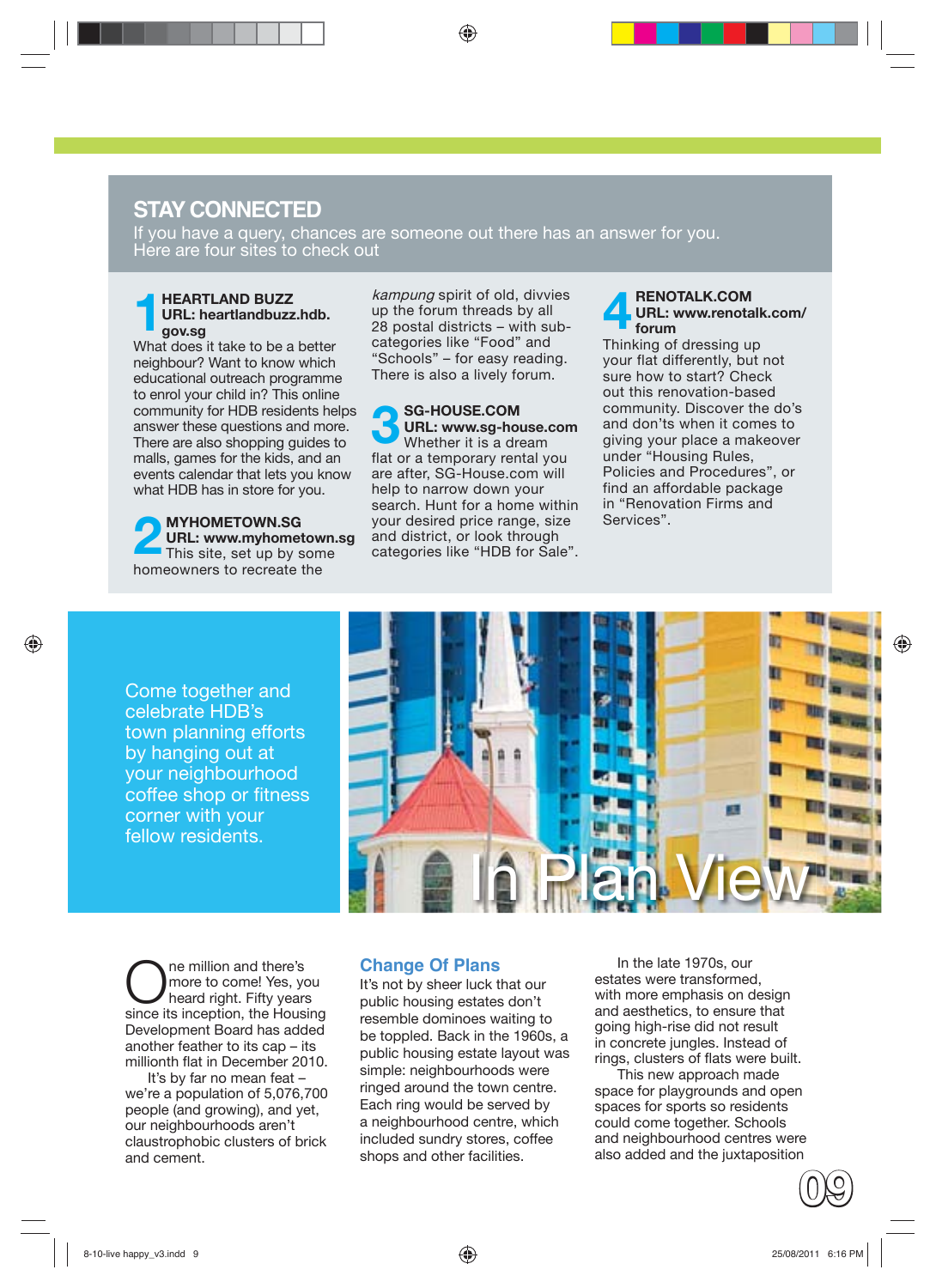## :) **Live Happy**



#### **FLAT FACTS**

**1**Annoyed by your mahjong-<br>
loving neighbours? The<br>
Treelodge @ Punggol looks loving neighbours? The to cut down pollution in every form, even sound. Designed to reduce noise transmission between rooms, the flats are fitted with the patented FerroLite partition wall system

**2**<br>If you're looking for some<br>privacy, consider moving t<br>Bukit Timah – with only 8, privacy, consider moving to Bukit Timah – with only 8,900 residents, it's the smallest HDB estate in Singapore

**3**Looking for a room with a view? At 50-storeys, the Pinnacle@Duxton is HDB's view? At 50-storeys, the Pinnacle@Duxton is HDB's tallest housing project, offering panoramic views of the city skyline

You don't have to travel all<br>the way to Sentosa... Bead<br>volleyball courts are now the way to Sentosa… Beach located in Bishan and Clementi for some fun in the sun

of low-rise structures against high-rise flats allowed the architects to accommodate an uneven landscape.

This mix of high and lowrise developments eventually formed what HDB termed a "checkerboard" principle of new town development. A recent example would be Buangkok.

Thankful for the sheltered walkway to the Buangkok MRT station on rainy days or the nearby Hougang Green Shopping Mall where you buy your groceries? Well, that's because Buangkok is made up of three separate precincts which have been integrated to provide seamless links from the blocks where you live to transport and commercial facilities like the MRT station.

Recreational amenities such as a common green, fitness stations and playgrounds are

also spread around the community mall.

#### **Going Green**

Moving forward, HDB will be embracing greener initiatives. The one millionth flat is located in Treelodge@Punggol – its first eco-precinct and a testing ground for new ideas in green technologies. Capitalising on this to raise awareness of environmental sustainability, HDB hopes to reduce electricity consumption in common areas by at least 30 per cent and in households by at least 10 percent in five years.

So don't be taken aback if you notice the use of solar panels to generate light for common areas, centralised refuse chutes for recyclables as well as a rainwater collection system. Even the children's playground is made from recycled materials.



The Treelodge@ Punggol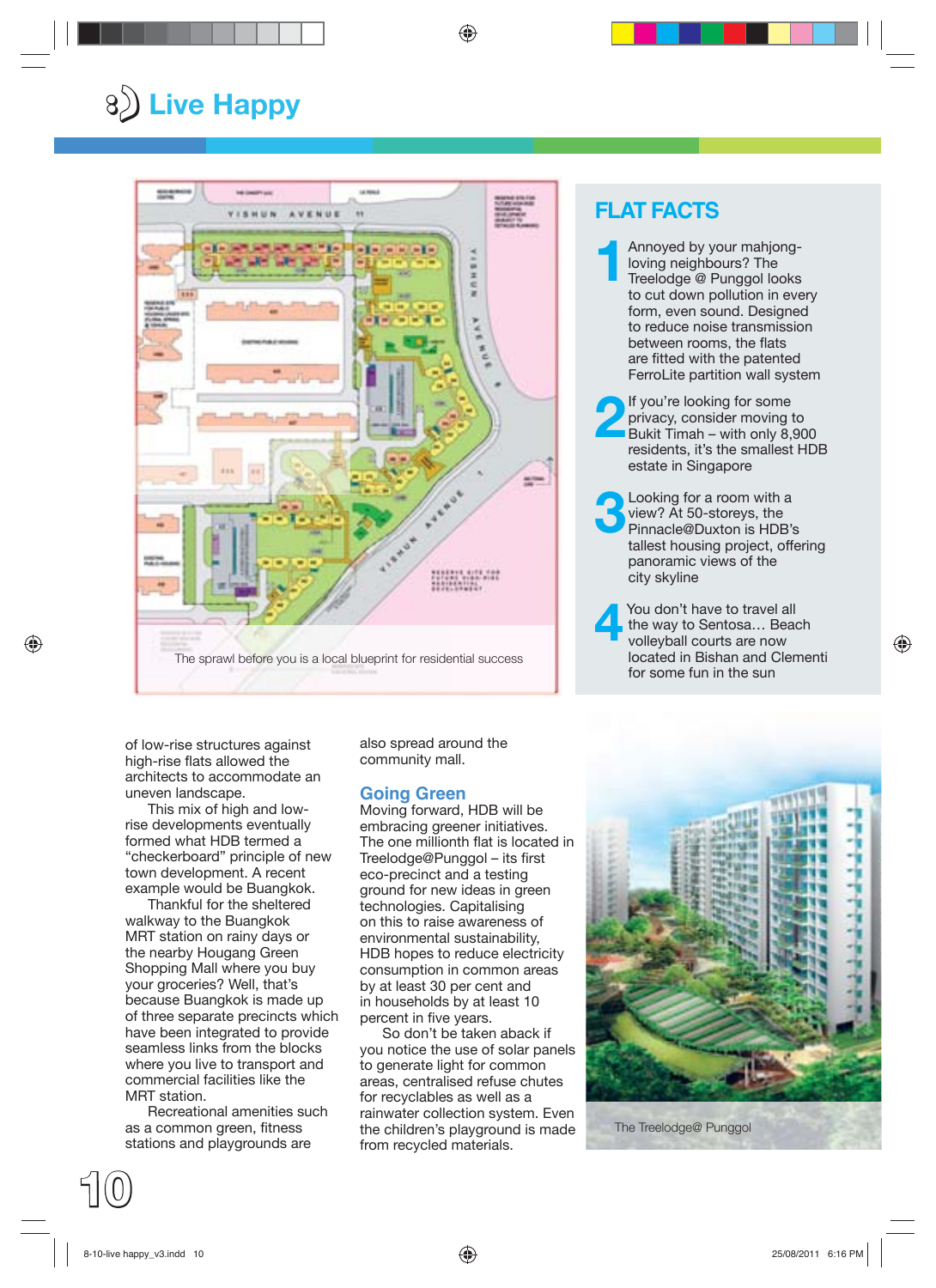>> **Live Green**

The senior citizen residents are having the time of their lives together at their Golden Jasmine estate.



## **Memories** Are Made Of These

ife begins at 55 and you only have to head to Block 152B at Bishan Street 11 to test this theory out.

Once there, you will find that there is no better person to meet first than Madam Susan Goh Jet Ee, a Golden Jasmine resident. The 62 year-old left Toa Payoh to move into Golden Jasmine in 2010.

These 176 units, specially built for purchase by Singaporeans aged 55 and above, make up the first ever housing project consisting only of studio apartments.

#### **The More We Get Together**

Mdm Goh, who's currently helping out as an administrative officer at an enrichment school. has over 40 years of community service experience. A keen gardener since she grew her first chilli plant 26 years ago, she was a natural choice as the head of Golden Jasmine's community garden.

"Life after retirement can get monotonous, so our focus is to help Golden Jasmine's residents occupy their time, and possibly, fight dementia with something they will enjoy," says Mdm Goh who also serves as the Chairperson of Toa Payoh South Community Club Women's Executive Committee.

At the small community garden, you'll often find elderly residents observing the growth of new buds, or just admiring the blooms from a nearby pavilion. Besides the garden, there is also an open-air park on the second floor, fitted with an exercise area – a therapeutic zone with reflexology trails for residents' enjoyment.

In the beginning stages of heading the garden, Mdm Goh engaged the help of fellow neighbour, Mr Chow Teng Lam, 66, to go on a door-to-door recruitment drive. Since then, they have found seven dedicated members to tend to the garden regularly. An increasing number of Golden Jasmine residents are also asking if they can join too.

With some members still holding part-time jobs, and others who are housewives with grandchildren-babysitting duties, everyone takes turns helping out. For instance, there is Mdm Swee Gek Ngoh, who used to volunteer at an Australian vegetable farm (her husband was posted for work there), and Mr Robin Chan, who worked as a gardener previously.

Both are in their mid-fifties and look forward to chatting with their neighbours and making new friends. However, the members do face minor hiccups like the lack of proper gardening tools



Madam Susan Goh Jet Ee with the fruits of her labour in bloom

and a direct water source, which mean members have to pay for seeds and soil from their own pockets, and take turns lugging heavy pails of water around.

Not that it matters, because "to see everyone putting their heart into this garden, using our bare hands to plant seeds and then watching them sprout – it's like nurturing our children and seeing them grow; we feel so proud," explains Mdm Goh, a mother of three.

From their first seed planted in December 2010, the garden is now resplendent with winter melons, pineapples, papayas, tomatoes, onions, aloe vera, lemongrass and sunflowers. By growing their own vegetables, the residents are taking a step towards reducing their carbon  $\rightarrow$ 

**11**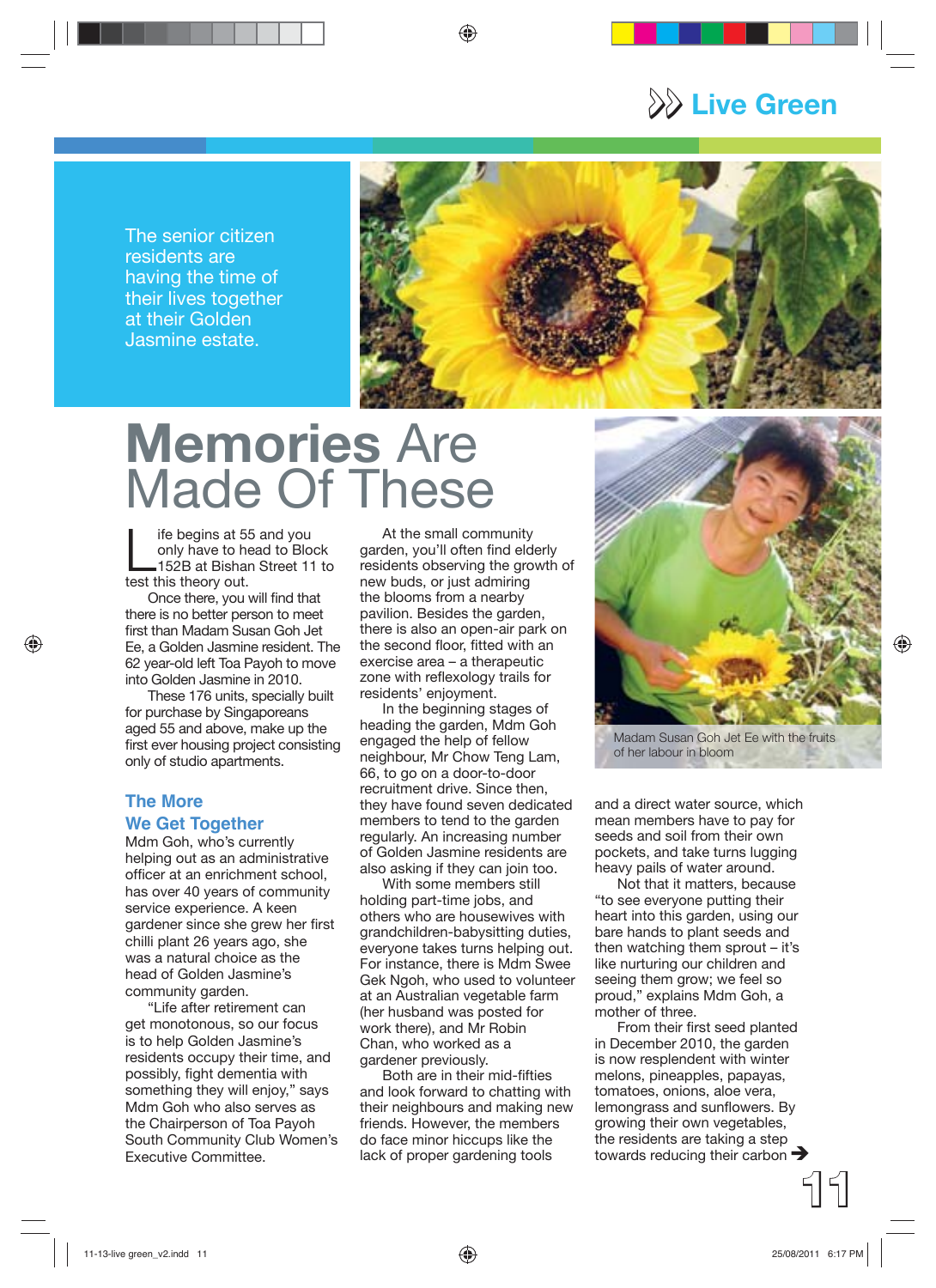## >> **Live Green**

 $\rightarrow$  footprint by not having to buy imported vegetables.

"I now know a lot more neighbours. Some even come to me with plant-related problems – I'll always try my best to help!" says Mdm Goh with a laugh.

#### **Golden Moments, Golden Years**

Fuelled by the residents' response to the garden, Mr Chow has also started a Qigong exercise group, where every morning you'll find senior citizens from Golden Jasmine and adjacent blocks exercising together. After that, the group disperses, with some members heading off to work or to a nearby coffeeshop to chit-chat over breakfast.

Golden Jasmine held its first residents' function to celebrate Christmas on 19 December 2010, when about 60 gardeners and Qigong enthusiasts came together for a potluck and barbeque session. The same group also went on a sightseeing trip to Resorts World Sentosa in late January this year, followed by some Chinese New Year shopping at wholesale factories.



Bishan residents starting off their day with a Qigong session

"It's really satisfying to see more residents healthy, bonding, and everyone saying 'hello' when they meet each other," says Mr Chow. "I hope this will inspire other Residents' Committees in Bishan to start interest groups for senior citizens too."

Adds Mdm Goh, "The garden is now flourishing, and very soon, I hope we'll be able to say 'this meal we are eating now comes from the very plants and fruits that we grew in our garden!'"

Note: HDB would like to thank NParks for its contribution to this story.

#### **MADAM GOH SHARES SOME VALUABLE TIPS TO GET YOUR OWN GARDEN STARTED**

- **1**Determine if a chosen plant is suitable for planting indoors or outdoors, as some plant suitable for planting indoors or outdoors, as some plant varieties need more sunlight than others
	- **2** Try starting with a money plant, as all it needs is to be potted in soil and watered once a day
- **3** Remember to trim off dead<br>them but always use a pair leaves regularly. Don't pluck them but always use a pair of scissors

Work hand in hand with your neighbours to keep your estate spick and span with these tidy tips!



It's not tough trying to liken<br>keeping one's estate clean to<br>the dating game. The opposite<br>ander in way men likely to t's not tough trying to liken keeping one's estate clean to gender is way more likely to be attracted to you if you're presentable and neat, rather than sloppy and unkempt. The same goes for your home. Want more

**12**

relatives to come knocking? Make sure it's warm and inviting, both inside and out.

#### **The Right To Refuse**

No girl would give a sloppy and untidy guy a second look no

matter how kind or charming he might actually be. This theory applies to your home as well.

Imagine your friends and relatives gossiping about the exterior of your flat even before stepping into your home. This makes it even more important for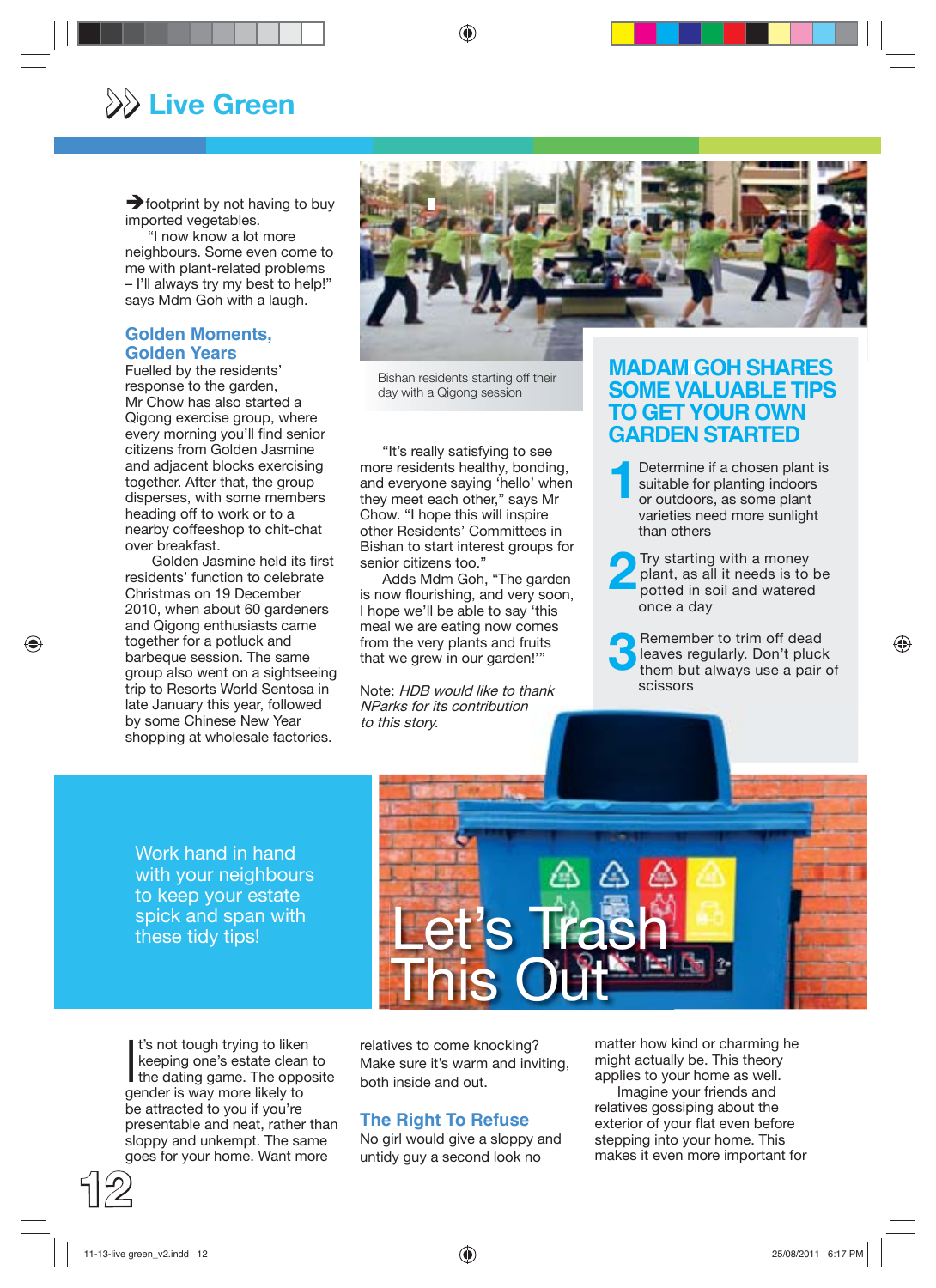

you to keep the space outside your home clean too.

The area right outside your door is one shared by you and your neighbours and everyone has the responsibility to keep it neat and tidy. Tossing out your old junk? You can still keep the area spotless by not leaving any bulky items beside the chute even as you're getting rid of passé clothes from the '80s or last decade's Hello Kitty bedsheets. Take a further step by calling the town council\* to dispose of your sofas or huge boxes for free, leaving the central refuse area uncluttered.

#### **Lift Me Up**

We are all attracted by scent, or in more scientific terms. pheromones, which explains the instant attraction and connection you feel when you first meet someone

No one likes a stale-smelling mate and this is the same as our neighbourhood lift. We all spend more than 30 seconds in our neighbourhood lift and we love for it to be well-lit and smelling great all the time. Often than not, we are greeted with a slightly odd stench.

But why don't we play our part in keeping it spotless by paying attention to our own behaviour? Even after the trek to the wet market where we lug home our groceries, we can still play our part by making sure everything is properly bagged to avoid leakage. As sweaty and tired as we are, we can definitely afford a few more minutes till we reach home before sipping on that takeaway coffee, hence

minimising accidental spills, and keeping the area clean for all users.

#### **Bin There, Done That**

Dating is never about convenience, or most of us will be dating our neighbours. We are all willing to go the extra mile for our loved ones, like visiting their homes on the other end of the island or standing in line at their favourite bubble tea joint. So why not go the extra mile for our own estate?

C'mon, 'fess up if you're guilty of tossing rubbish into an almost full bin. At that point in time, it may seem way more convenient than walking to the next bin a couple of metres away, but on hindsight, did you ever think about the extra work cleaners have to put in when they clear our trash out?

Just by walking a few steps, you can do your part in making the environment and someone's life so much better. So, maybe it is time to make it your personal mission to stop balancing those discarded chicken rice packets on top of an already overflowing bin, or pushing junk mail from your insurance agent into an already full bin only to have it fall out onto the floor again.

#### **Tie Up Loose Ends**

When one relationship is over, it's time to move on to the next without any baggage. This means making sure that any remnant feelings get tied up properly and tossed away in the chute. This is almost like proper garbage disposal, which may sound like an easy task but it takes some tender loving care to do it well without it coming back to hurt you.

Throwing your leftovers down the chute in a loosely-tied plastic bag is not going to cut it. Imagine the leftovers from your dinner falling out along the way, staining the chute and creating a mess at the end of the tunnel.

What's even more dangerous is getting rid of sharp objects like broken pieces of glass without

wrapping them in newspaper. You may end up causing hurt to someone else without meaning to. Do your part and clean up after yourself by practising proper disposal techniques. Your little act will go a long way in ensuring that your neighbourhood stays spotless!

**\*Tip!** Try googling your town council for the number to call to remove bulky items.

Note: HDB would like to thank NEA for its contribution to this story.



#### **TURN INTO CAPTAIN PLANET**

Weed out recyclables from your trash and you're one step closer to saving the planet!

**1Save our land<br>
1Save our limited<br>
1989 With our limited<br>
1999 Terms<br>
1999 Terms<br>
1999 Terms<br>
1999 Terms<br>
1999 Terms<br>
1999 Terms<br>
1999 Terms<br>
1999 Terms<br>
1999 Terms<br>
1999 Terms<br>
1999 Terms<br>
1999 Terms<br>
1999 Terms<br>
1999 Te** With our limited land space, recycling items like paper, plastics, metal, glass and old clothing extends the lifespan of Singapore's one remaining landfill: Semakau Landfill

**2 Decrease energy use**<br> **12 It's more efficient to produce**<br> **items from recycled materials** It's more efficient to produce rather than out of new resources. For example, recycling aluminium cans saves 95% of the energy needed to make new ones

**13**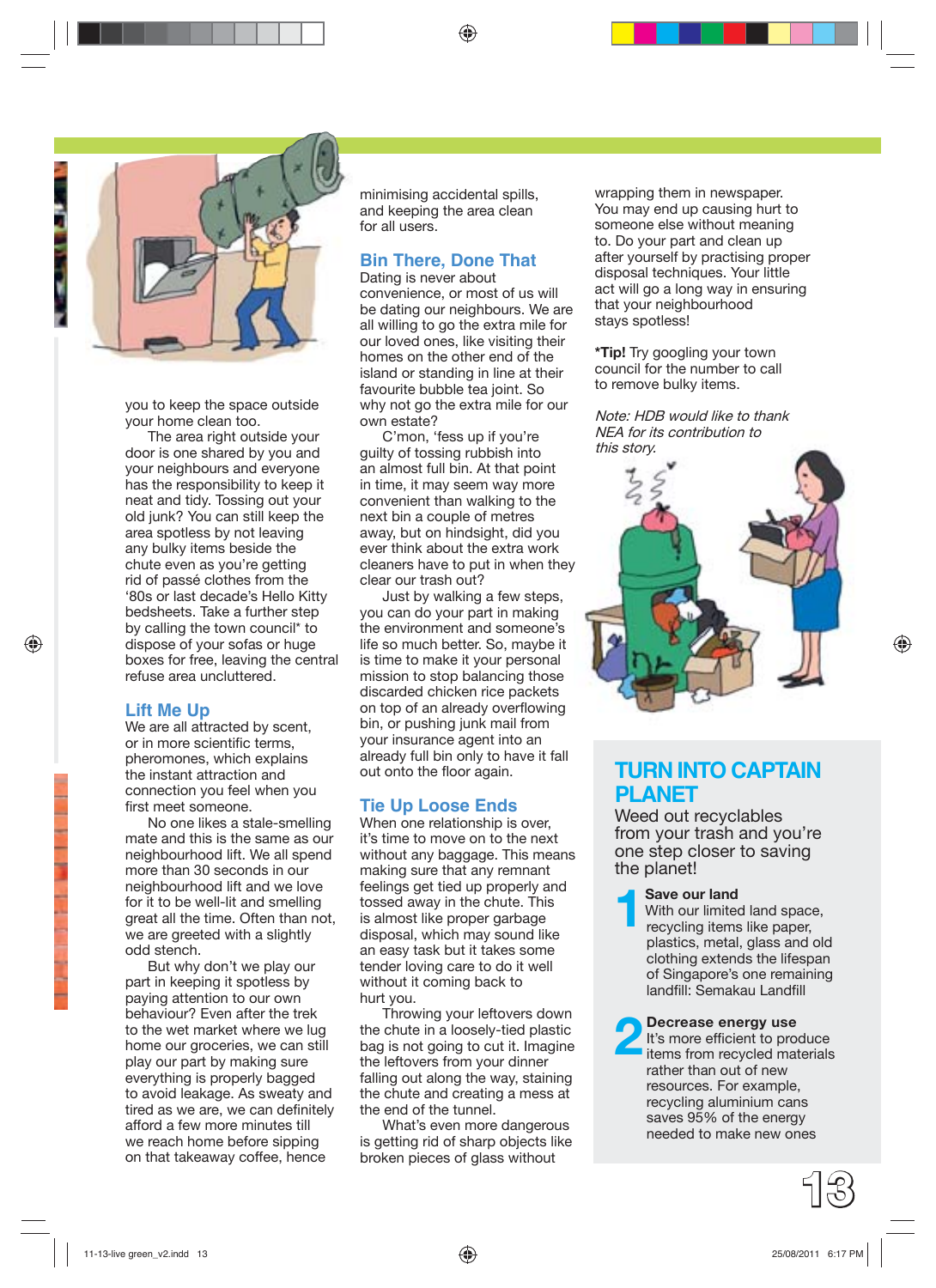### > **My Life Story**

Woving from a<br>flat might pro condominium to a HDB flat might prove to be a new experience for some, but Bernie Utchenik has no complaints. Having moved into Yishun with his wife only eight months ago, the Founder and Director of American-style F&B chain Botak Jones is happy with the change. "I've all the amenities I need within walking distance, and the highway is nearby, so getting to work is easy," he says.

A reason that stands out though is that he knows the neighbours in his Yishun estate.

"Not that we didn't know them back in our condo," the 58 year-old explains. "But here, it feels like everyone's more connected.

"For example, the provision shop in our condo wasn't run by its residents. But people working in the stores and coffee shops around our estate could be the same people who live upstairs or next door."

With the success of his first food stall in Tuas back in 2003, Bernie wanted to bring his concept of affordable, quality American food to the heartlands as well. "When people who had never been to Tuas started showing up at the stall, I realised that my business idea was on the money."

Outlets sprang up around Singapore, from Ang Mo Kio to Clementi, and from Bedok to Serangoon. A dozen outlets later, the latest feather in Bernie's cap is Botak's Backyard, which opened in the upmarket Dempsey area in late 2010.

"In the beginning, I would approach customers myself to find out if they enjoyed the food," he says. "I had to introduce myself as the owner first because they were always so shocked to have this huge ang moh (Hokkien for Caucasian) approach them suddenly. But after a while, both customers and staff alike began



to understand that this is what we do – showing that we cared as much about the customers as we did the food."

It's these moments of interaction this Singaporean citizen of one-and-a-half years relishes. Especially since he doesn't get to hang out and meet people around the estate often due to work commitments.

"I like to engage people," he says. "And I find that easy to do in a HDB estate – approaching them, smiling, and asking them how they are."

It's this welcoming approach to people which might explain why Bernie is more than happy to be living next to a primary school. While others might not be fans of the shrieks and laughter of the students during recess periods, it's a fond reminder for the Detroit native of his days growing up.

"Detroit offered a really eclectic mix of cultures – a lot like Singapore," he says. "Watching the kids of different races at play brings me back to when I used to play with my neighbourhood friends as well."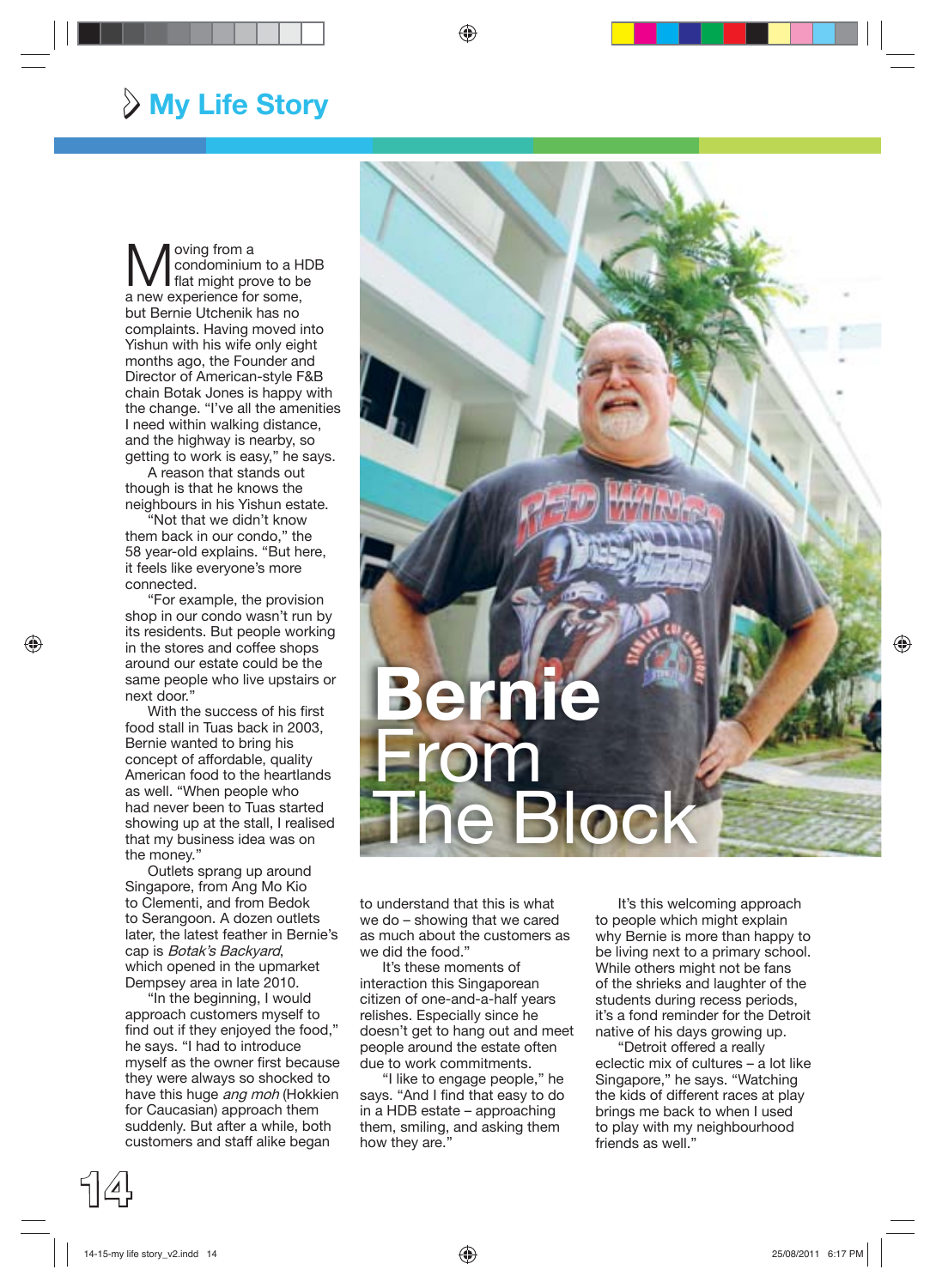



#### **THE RESIDENT GOOD GUY**

Bernie's five tips on being a nice neighbour

**1**Greet your neighbours<br>with a smile, followed<br>by "good morning". with a smile, followed by "good morning". It's a great way to start someone's day on a positive note

**2** Be pro-active when you see someone who needs help. For example, if someone is carrying a load of groceries and heading towards the same block of flats, offer to assist

**3** Park your vehicle<br>
considerately. Leave<br>
enough room for your considerately. Leave neighbour to get in or out of their vehicle easily **4**Lead by example. Your courteous behaviour might not be reciprocated initially, but eventually, your efforts will be rewarded

**5**Treasure your neighbours, even if you don't know them well. You might need their help some day

**15**